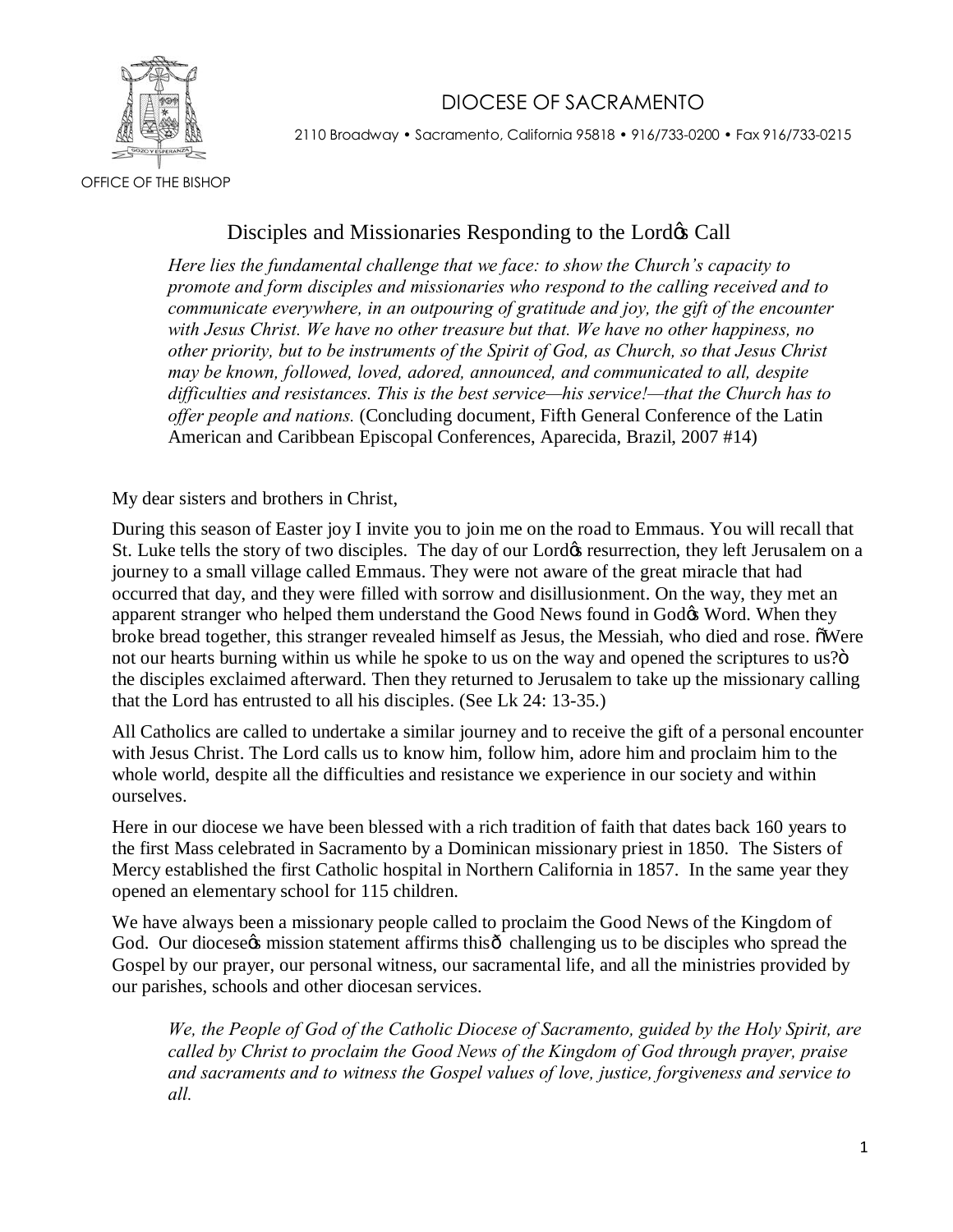Like every diocese, we are faced with many challenges as we are called to be disciples and missionaries of our Lord Jesus Christ. These challenges offer us the opportunity to grow in faith, and seek an encounter with the living Christ. He comes to us in the Holy Eucharist, in prayer and meditation on God $\&$  Word, as well as through our works of charity and justice. To be faithful disciples and missionaries today, as in every age, we must rely on the power that comes from on high, the zeal and wisdom of the Holy Spirit.

What are some of the opportunities, and challenges, we face today? We are blessed with a vibrant and growing Catholic community which includes the northern and eastern regions of California– covering more than 42,000 square miles, the largest geographical diocese in California. Meeting the growing needs of our Catholic community has stretched our resources 6 human, physical, and financial. The challenge is to be good stewards of these resources in order to properly serve the spiritual, sacramental, social and educational needs of the more than 900,000 Catholics in our Diocese.

In the city of Sacramento, we face the challenge of influencing our state government with the reason and common sense of our Gospel values. In the rural areas of our diocese we face the challenge of declining numbers of Catholics due to shifting demographics and economic distress faced by communities largely dependent on agriculture. How do we evangelize the diverse communities we serve in all regions of our Diocese? How do we persuade legislators, lobbyists and government employees that the Gospel of Life can bring liberty and justice to all? How do we continue the proud legacy of Catholic Charities when there are always more needs than we can possibly address?

In all regions of our diocese, we face the urgent challenge of educating adults, youth and children in the beliefs, traditions and morals of our Catholic faith. Forming disciples who will be missionaries for Christ is one of the Churchos top priorities in every time and place. For more than 2000 years, we have sought to develop institutions and methodologies for entrusting the faith to each new generation, inviting young women and men to discover the ways to know, love, and serve the Lord Jesus. Some question whether yesterday opproach to Catholic education remains valid for the challenges of today. I remain totally convinced that Catholic education  $\hat{\theta}$  especially our schools, our parish religious education programs, and our ministry to youth and young adults  $\delta$  is vitally important to the mission of our diocese. The challenge is to make Catholic education truly Catholic with the richness and diversity of our faith traditions. Catholic Education must be accessible and affordable for all who choose to take advantage of this great gift!

Our Diocese is rich in cultural diversity. We are blessed with an ethnically diverse population that includes Hispanic, Filipino, Vietnamese, Korean, African American and many other cultures who form the one community of faith that is the Diocese of Sacramento. As a Diocese, we are proud of this rich cultural heritage. How do we take full advantage of the gifts our people bring to this local Church? How do we minister in the diverse cultural communities and ethnic groups so as to carry out the Church $\alpha$  mission most effectively?

The contributions of the Sisters of Mercy and the Mercy Health Care System, now a member of Catholic Health Care West, are an integral part of the history of our diocese. The fact that healthcare is one of our region $\alpha$  largest employers, provides the Church with a challenge and a wonderful opportunity to partner with the Sisters of Mercy and their colleagues to develop leaders locally who are skilled professionals committed to Catholic moral values while continuing the healing ministry of Jesus.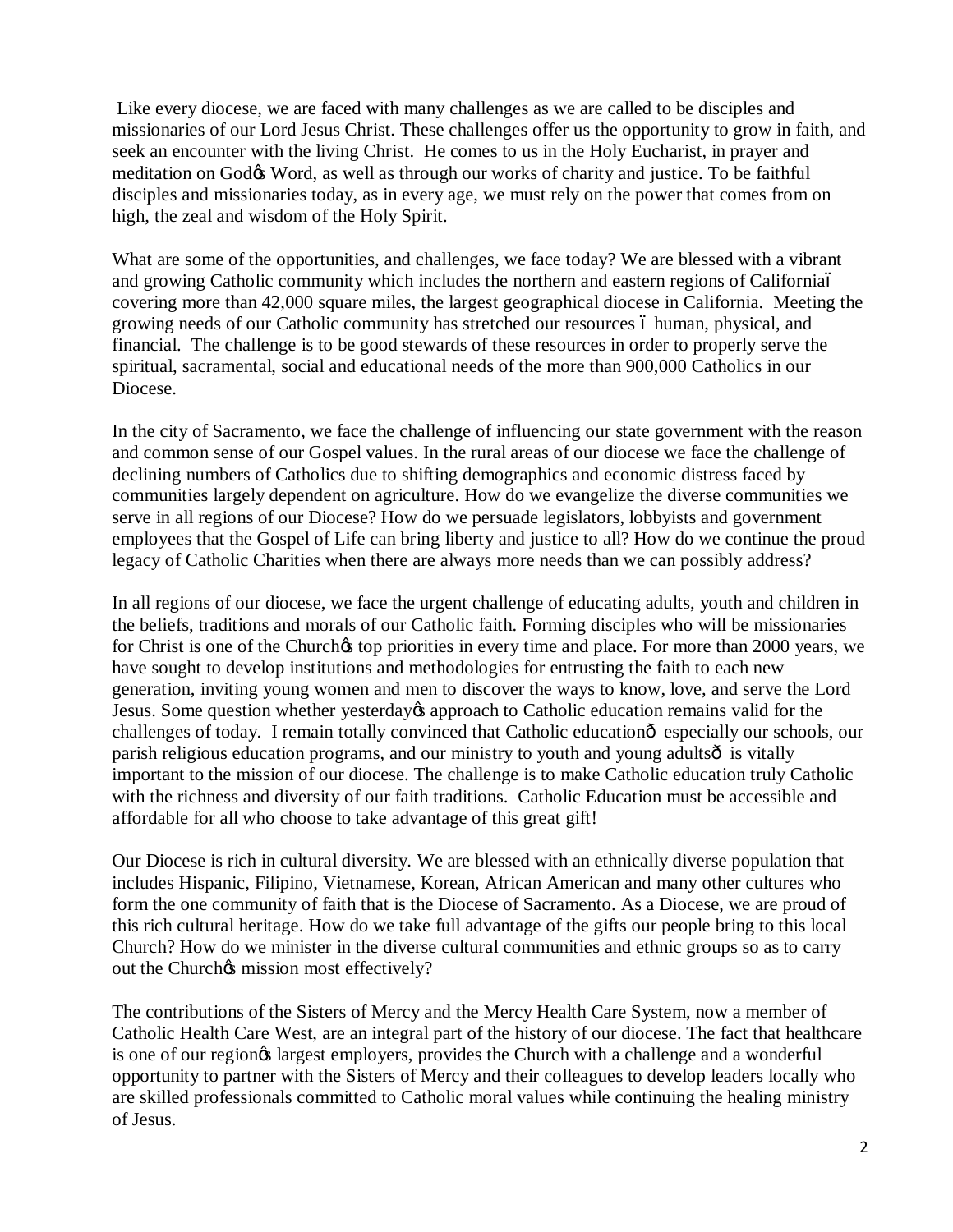## **My vision**

As we give thanks to God for the gifts he continues to give our local Church, we are called to face the challenges and opportunities of our time with hope and joy. This is my vision for the Diocese of Sacramento:

*We will be faithful disciples, and zealous missionaries, who bring to the world the sacramental gifts of the Kingdom of God through our prayer, teaching, and works for charity and justice.* 

## **Priorities**

We have no priority other than to be sacraments of God& grace, disciples and missionaries who are called to continue Christos work on earth. In this effort we are also called to be wise stewards of the human and financial resources of our diocese. We must identify the pastoral priorities and strategic directions for our efforts to proclaim the Gospel here in the Diocese of Sacramento.

I am pleased to announce a strategic planning process in our diocese to help us better prepare for the future.

The strategic planning process will help me discern what pastoral priorities require additional human and financial resources. These needed resources would then be included in a possible future capital campaign. The planning process and feasibility study will take two years. A capital campaign could potentially begin in 2012. I realize there is much uncertainty about the bleak economic forecast for the North State. This is not a reason to delay this effort. It provides even more reason to carefully plan and strategize our future efforts to build the Kingdom.

Let me share with you the priorities I presently see with the hopes of initiating a dialogue among clergy, religious and laity. The vision of the 2004 Diocesan Synod has been my guide in this regard as well as the experience of serving here in Sacramento for the last two years.

Here are the priorities mentioned in the 2004 Diocesan Synod that I wish to strategically address in the coming years. Any effective strategic plan requires the proper allocation of resources. I believe a diocesan capital campaign can help us better address these pastoral priorities and others by together raising the resources that no single parish can do alone.

- · Evangelization and Faith Formation: Catholic Schools are the most effective institutions for the faith formation of our children and young people. The future of the Church will depend on a system of Catholic education that nurtures and cultivates the whole person with Catholic faith and culture.
- Youth and Young Adult Ministry: The Church must invest both human and economic resources into our youth and young adults so that they begin now to participate actively in the Church and exercise leadership.
- Vocations: An active youth and young adult ministry is the most fertile ground for development of lay, religious, and ordained vocations.
- Formation of Lay Ministry and Lay Apostolate: The Diocese requires formation programs that prepare competent pastoral agents from various cultural groups to minister to the Catholic community. The success of youth and young adult ministry will depend on preparing skilled youth ministers who can serve their peers and young people.